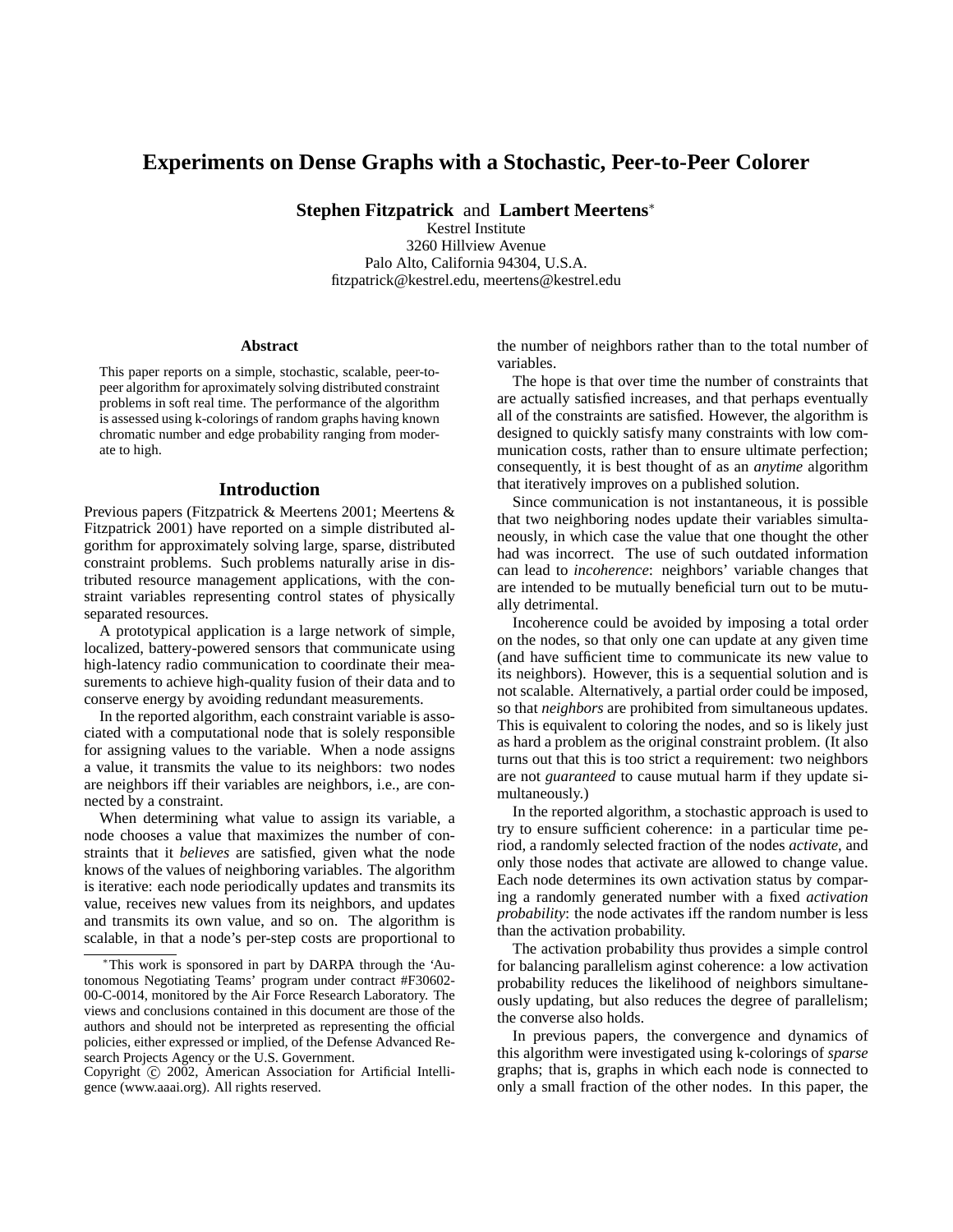investigation is extended to graphs having moderate to high density; i.e., in which each node is connected to a significant or large fraction of the other nodes.

The structure of the paper is as follows: a optimization version of graph coloring is defined, in which the objective is to minimize the number of edges that connect nodes of the same color; the algorithm is defined in detail; experimental results are presented for a range of graph densities and algorithm parameters; conclusions and related work are presented.

# **Soft Graph** k**-Coloring**

Graph k-coloring is a prototypical constraint satisfaction problem. Each vertex in an undirected graph is to be assigned one of k colors (i.e., an integer in  $Z_k$ ) such that neighboring vertices (i.e., vertices connected by an edge) have different colors.

The *quality* of a given coloring can be measured by the *degree of conflict*  $\gamma$ , defined as the fraction of edges that connect vertices having the same color; such an edge is refered to as a *conflict*. A degree of conflict of 1 corresponds to every vertex (in each connected component) having the same color; a degree of conflict of 0 corresponds to the classical notion of a *proper coloring*. The objective in *soft* graph coloring is to minimize the number of conflicts, or equivalently to minimize  $\gamma$ .

A random assignment of  $k$  colors to vertices has an expected degree of conflict of  $1/k$ . Since a random coloring can be computed in a distributed system with no communication, it provides a useful baseline for non-random colorers: it is to be hoped that they can achieve a better-than-random score. Consequently, it is useful to defined the *normalized* degree of conflict  $\Gamma$  by  $\Gamma \equiv k\gamma$ : a random coloring has an expected value of 1 using the normalized metric.

In the experiments reported here, the graphs are random graphs having bounded chromatic number, where the chromatic number is the smallest number of colors for which a proper coloring can be achieved. The graphs are constructed using the procedure shown in Figure 1, which ensures that there is at least one proper  $k$ -coloring for some given  $k$ , so that the graph's chromatic number cannot be higher than  $k$ . Moreover, if the mean degree is high, it is likely that the graph's chromatic number is equal to k.

The *edge probability*  $p_e$  is the ratio of the number of actual edges,  $Nd/2$ , to the number of possible edges,  $N(N-1)/2$ . If  $p_e$  is small, the graph is said to be sparse; if  $p_e$  is high (near 1), the graph is said to be dense.

## **The FP(**α**) Algorithm**

The algorithm reported here is a distributed, synchronous algorithm. After random initialization, the nodes execute a synchronized cycle of stochastic activation (with probability  $\alpha$ ), choosing a color that is best (given what are believed to be the neighbors current colors), and transmitting any color change to neighbors — see Figure 2.

As shown, the algorithm requires two synchronization steps for every coloring step: this is mainly to emphasize

- The number of vertices,  $N$ , the mean degree,  $d$ , and the desired chromatic number, k, are given.
- A random assignment of colors to nodes is computed.
- The required number of edges,  $E$ , is computed from the given parameters:  $E \equiv N d/2$  (the factor of 1/2 comes about because the edges are undirected and are counted in the degree of the nodes at both ends).
- $\bullet$  Each of the  $E$  edges is constructed by randomly choosing two different and currently unconnected nodes, and connecting them with an edge if their colors are different.
- Once  $E$  edges have been constructed, the coloring is discarded.

Figure 1: Procedure for constructing random graphs

Each node  $i$  repeatedly executes the following cycle, in which  $c_i$  denotes i's color at the start of one iteration of the cycle and  $c_i'$  denotes the color chosen by i during the iteration:

- 1 Synchronize.
- 2 Compute a histogram,  $H_i$ , of the colors node i believes its neighbors currently have.
- 3 Generate a random number  $r_i$ , where  $0 \le r_i < 1$ .
- 4a If some neighbor is believed to have the current color (i.e.,  $H_i(c_i) > 0$  and  $r_i < \alpha$ , choose any color  $c'_i$  that has a minimal value in  $H_i$  (i.e., that is believed to be least used among the neighbors).
- 4b Otherwise, do not change color  $(c_i' = c_i)$ .
- 5 Synchronize.
- 6 If the color has been changed ( $c_i' \neq c_i$ ), transmit the new color to the neighbors and adopt the new color as the current color.

Figure 2: The FP( $\alpha$ ) algorithm, where  $0 < \alpha \leq 1$ 

that a node's knowledge of its neighbors' colors has an unavoidable latency. In practice, synchronization is not critical; indeed, experiments have suggested that asynchronous operation can improve the convergence properties of the algorithm provided that the mean communication latency is less than half the mean period between color updates. In other words, the communication latency limits how frequently colors can be updated without introducing too much incoherence.

Note that in step 4a, there may be more than one color that is minimal in the histogram: one such color is chosen at random. It may happen that the current color is minimal in the histogram: it is treated the same as any other minimal color.

One of the conditions on step 4a, that the current color is believed to be in use by at least one neighbor, has been found to improve the performance of the algorithm for underconstrained problems (when the number of colors being used for the coloring is much higher than the chromatic number).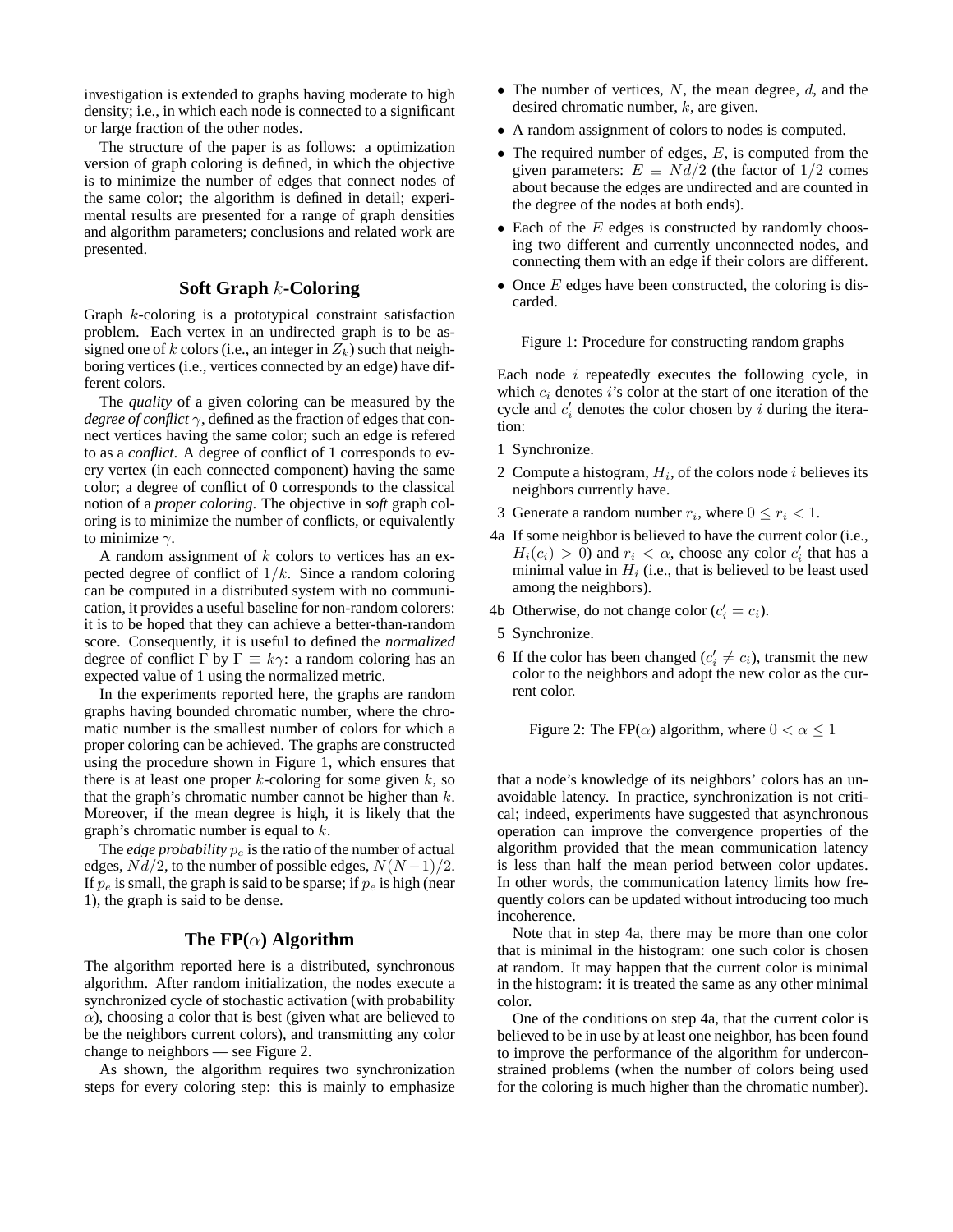

Figure 3:  $\Gamma$  over time, #colors=10, #nodes=900

For other classes of problems, it is not believed to have much effect.

## **Experimental Results**

Figure 3 shows experimental results for FP(0.2) on random graphs of 900 nodes and of chromatic number 10, using 10 colors. Results are shown for graphs having mean degrees  $d = 10, 50, 100, 200, 300$  and 800, corresponding to edge probabilities of approximately 0.01, 0.06, 0.11, 0.22, 0.33 and 0.89. In each case, the results shown are averages over 20 colorings on randomly generated graphs.

The results for the low-density graphs ( $d = 10$  to 100) are qualitatively in agreement with previous results on sparse graphs having regular structure (e.g., Cartesian grids with nodes at integer coordinates in a 2-dimensional plane and with edges between immediate neighbors along the axes and, in some cases, along the diagonals). The algorithm typically quickly reduces the number of conflicts and may produce a proper coloring, or may tend to a non-zero asymptote.

The suprising results are those for higher-density graphs  $(d \ge 200)$ : the algorithm's initial reduction in conflicts is slower than for sparse graphs, but it soon precipitates a proper coloring. Note that initially the results for  $d = 800$ are worse than what would be expected from a random coloring.

Qualitatively similar results are observed for larger graphs and for higher chromatic numbers. For example, Figure 4 shows results for graphs having 2500 nodes. Note that the results are not exactly the same: in particular, the initial performance for  $d = 800$  is not as bad as for the smaller graphs: it may be speculated that the maximum activation probability that can be used without causing worse-than-random initial results is determined by the edge density, but not enough experimental data has been gathered yet to derive a precise relationship.

Nevertheless, it is informative to examine how the activation probability affects the overall performance. Figure 5 shows the *total* normalized degree of conflict accumulated over a run of 10000 steps; i.e., the sum of the per-step normalized degree of conflicts. This corresponds to the area



Figure 4:  $\Gamma$  over time, #colors=10, #nodes=2500



Figure 5: Total  $\Gamma$  over 10000 steps, #colors=10, #nodes=900

under the curves in the preceeding performance plots. (As before, the shown results are averages over 20 runs.)

For  $d = 10$ , high activation probabilities can profitably be used: the number of conflicts is quickly reduced to zero. For  $d = 50$ , the activation probability has little effect in these experiments; however, it should be noted that the algorithm does not achieve proper colorings for  $d = 50$  in the time allowed and it may be that longer runs would exhibit different behaviors.

For  $d = 100$ , the lowest total conflicts is suprisingly achieved by an activation probability of 0.6: it would be expected that such a high activation probability would result in a high degree of incoherence. Indeed, Figure 6 shows that the quality of the coloring produced by  $FP(0.6)$  varies rapidly over time, suggesting that the behavior of FP(0.6) is quasi-chaotic. It would seem that the high degree of incoherence enables FP(0.6) to escape from local minima that trap more sedate colorers. In the context of a practical application, it may be possible to decide if the final result (a proper coloring) outweighs the poor intermediate results.

For dense graphs ( $d \ge 200$ ), a moderate activation probablity, in the range 0.2-0.3, produces the fewest total conflicts. (Figure 5 shows results for only two degrees in this range — the other results are similar.) These values also produce reasonable short-term reductions in the number of con-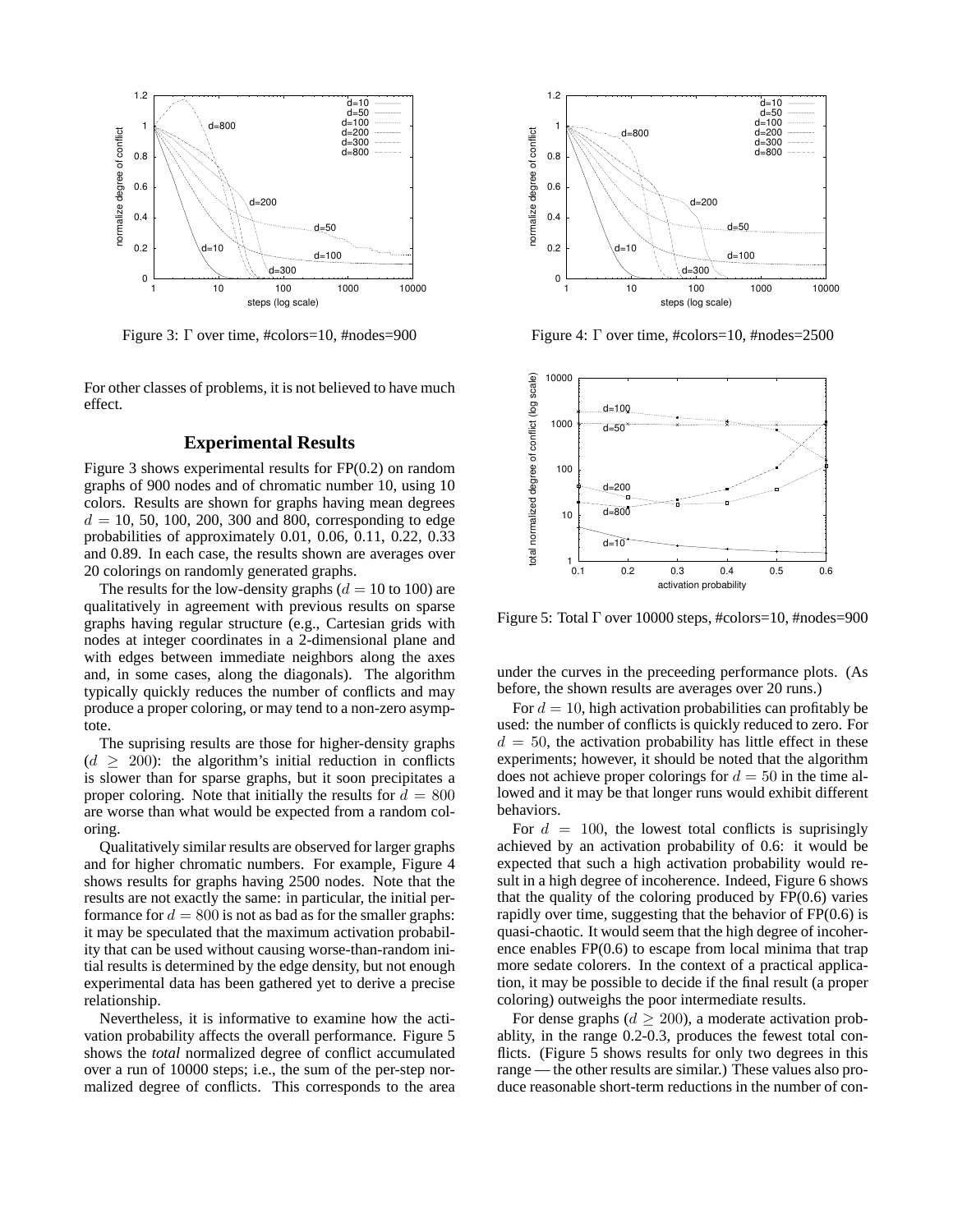

Figure 6: Γ over time, #colors=10, #nodes=900, mean de $green=100$ 



Figure 7: Γ and communication costs over time, #colors=10, #nodes=900, mean degree=200

flicts. These results are somewhat surprising — it might be expected that with, say, 200 neighbors, a node should have an activation probability of around 1/200 to avoid incoherence. An activation probability of 0.2 implies that around 40 of each node's neighbors are activating each step and managing to appropriately choose one of only 10 colors.

However, a node need not change color every time it activates. Figure 7 shows the conflicts and normalized communication costs over time for  $FP(0.2)$  on graphs with mean degree 200. The normalized communication cost (plotted against the right vertical axis) of a single step is the fraction of nodes that change color in that step — this is refered to as a 'communication' cost because color changes must be transmitted to neighbors.

The plot shows that initially a high number of nodes do change color, so the fact that they manage to achieve coherent results remains a surprise. It may be speculated that what is important is not how many nodes in a neighborhood activate simulataneously, but whether the two nodes at either end of a given edge activate simultaneously, since then incoherence might cause the edge to become a conflict. If this is the case, then it is the *rank* of the edge that determines the optimal activation probability (i.e., the number of nodes



Figure 8: Total communication costs, #colors=10, #nodes=900

connected by a single edge). In the reported experiments, only binary edges were considered — ongoing experiments are investigating hyper-edges of higher rank.

Figure 8 summarizes the communication costs for various densities and activation probabilities. For sparse graphs, the costs increase approximately linearly with the activation probability. This seems reasonable: the more nodes activate, the more change color. (Note the jump in costs for  $d = 100$ and  $\alpha = 0.6$ , corresponding to the quasi-chaotic behavior discussed above.)

For denser graphs, the costs increase super-linearly with the activation probability: the denser the graph, the more exagerated the growth. It is likely that this is caused by incipient quasi-chaotic behavior (as indicated by the worsethan-random initial performance shown in Figure 3).

## **Conclusions**

The FP algorithm was initially designed to achieve goodenough approximate solutions to large, sparse, distributed constraint problems in soft real time. The experiments reported here indicate, quite surprisingly, that it may also be useful for dense problems, although some care is required in its use (e.g., if temporary quasi-chaotic behavior is undesirable).

Intermediate ranges of density may represent the most difficult problems for this algorithm: for intermediate densities, the algorithm reduces the number of conflicts significantly below random, but often fails to find a perfect solution; instead, it seems to asymptotically approach a solution that has a significant number of conflicts.

One surprising result of the reported experiments is that the activation probability need only be slightly reduced as the density increases dramatically: values in the range 0.2- 0.3 seem to be generally useful.

The results presented here are initial. Further experiments should address the performance of the algorithm on higherrank constraints and on a wider range of graphs (having high chromatic numbers). It would be useful to determine either experimentally or analytically such relationships as how the optimal activation probability depends on parameters of the graph.